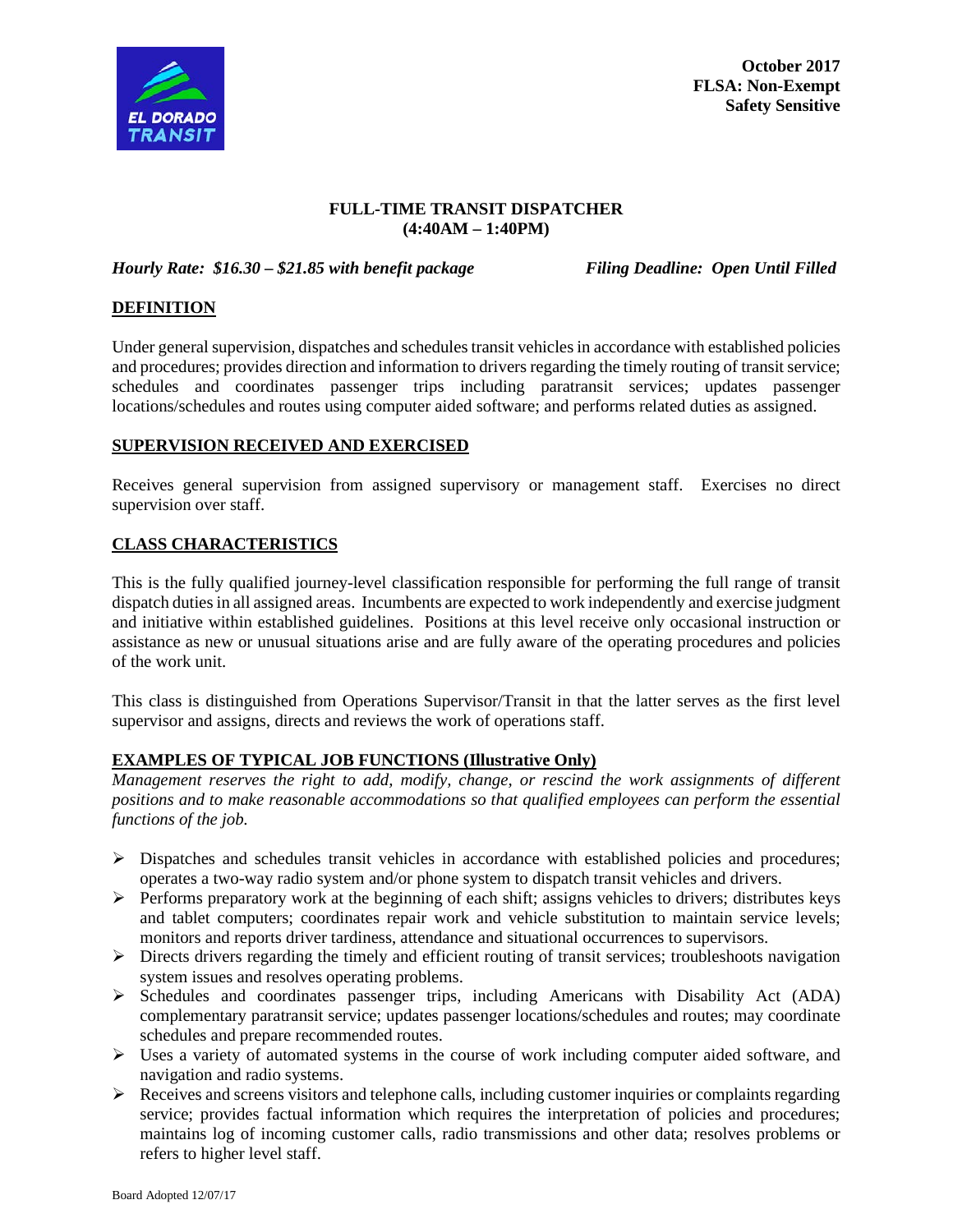- $\triangleright$  Advises staff and other concerned agencies of emergency situations, weather conditions, road closures and other matters.
- $\triangleright$  Performs operations related administrative tasks; receives and verifies billing summaries and drivers' paperwork to ensure accuracy and confirm that monies received are consistent with drivers' paperwork; compiles statistical information, including ridership information, for funding purposes.
- $\triangleright$  Operates a variety of office equipment including computers and specialized software relevant to work performed; may prepare and type a variety of schedules, reports, driver trip sheets, memoranda and correspondence.
- Maintains a variety of office files, logs and records.
- $\triangleright$  Assists in the driver route bid process through the preparation of route segments into runs and the description of these runs in a formalized regular process.
- $\triangleright$  As operations necessitate, may serve as a Transit Operator and perform all duties assigned to that classification.
- $\triangleright$  Performs related duties as assigned.

## **QUALIFICATIONS**

### **Knowledge of:**

- $\triangleright$  Public agency transit operations and services.
- $\triangleright$  Methods and techniques of transit dispatching and scheduling.
- Methods and techniques of day-to-day transit operations problem solving.
- Geographic locations within El Dorado Transit's service areas.
- $\triangleright$  Operational characteristics of specialized transit communication systems and devices.
- $\triangleright$  Record keeping principles and practices.
- > Transit related State and Federal mandates.
- Emergency response procedures.
- $\triangleright$  Safety regulations including Vehicle Code and CHP regulations.
- $\triangleright$  Seasonal weather and road conditions affecting transit service routing.
- $\triangleright$  Techniques for providing a high level of customer service by effectively dealing with the public, vendors, contractors, and El Dorado Transit staff.
- $\triangleright$  The structure and content of the English language, including the meaning and spelling of words, rules of composition, and grammar.
- $\triangleright$  Modern equipment and communication tools used for business functions and program, project, and task coordination including computers and software relevant to work performed.

### **Ability to:**

- $\triangleright$  Perform transit dispatch and scheduling duties in an efficient and effective manner.
- $\triangleright$  Organize work, set priorities, meet critical deadlines and follow up on assignments with a minimum of direction.
- $\triangleright$  Present a positive image of the transit system.
- Demonstrate excellent customer service skills.
- Respond decisively and effectively in resolving problems and emergency situations.
- $\triangleright$  Support drivers and passengers regarding day-to-day operational situations.
- $\triangleright$  Operate a diverse range of communications equipment and devices.
- $\triangleright$  Maintain accurate documentation in logs, records and files.
- $\triangleright$  Use initiative and sound judgment within established guidelines.
- $\triangleright$  Compile operational information and input data into a computer.
- $\triangleright$  Effectively use computer systems, software applications, and modern business equipment to perform a variety of work tasks.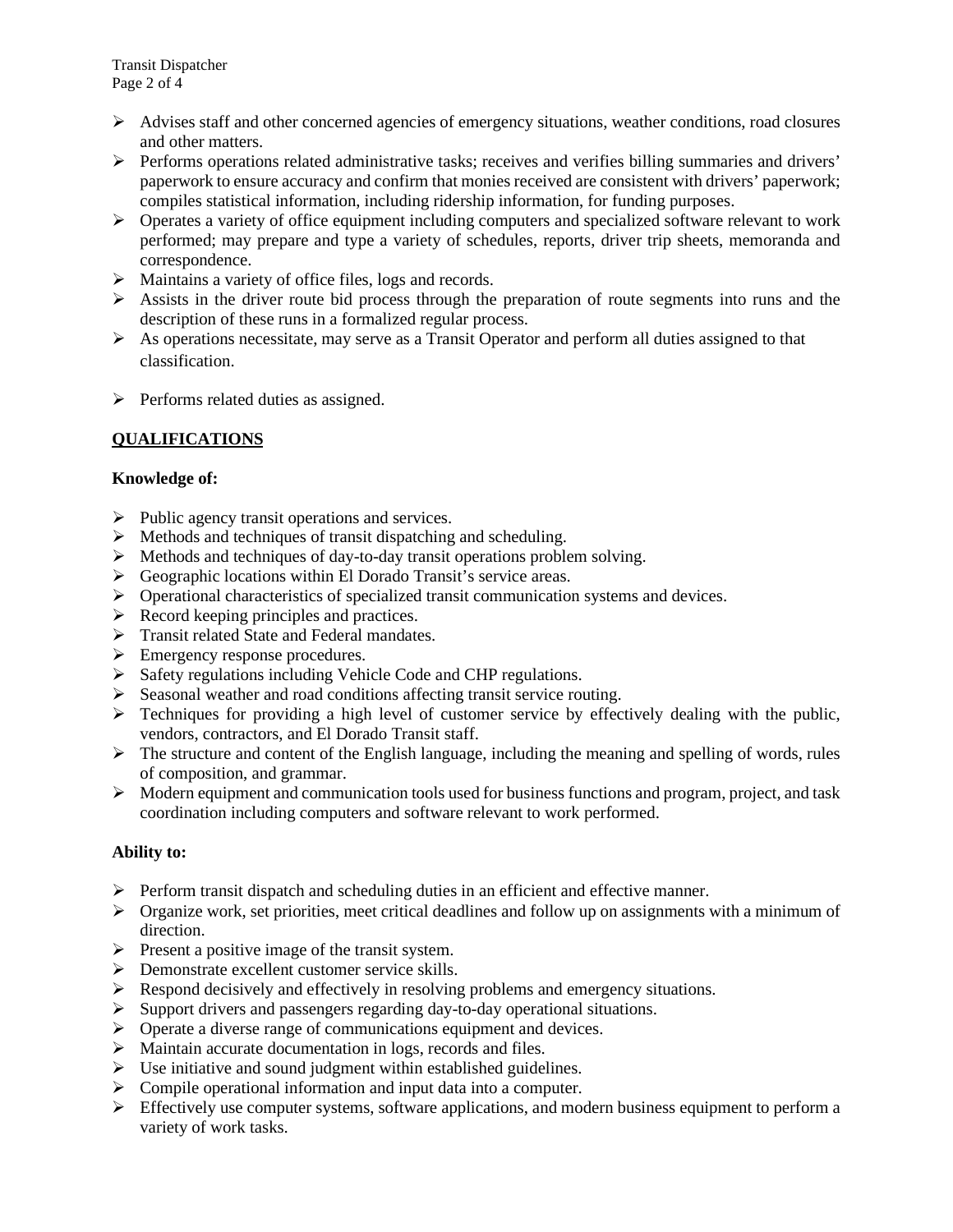- Communicate clearly and concisely, both orally and in writing, using appropriate English grammar and syntax.
- $\triangleright$  Establish and maintain effective working relationships with those encountered in the course of the work.

### **Education and Experience:**

*Any combination of training and experience that would provide the required knowledge, skills, and abilities is qualifying. A typical way to obtain the required qualifications would be:*

Equivalent to completion of the twelfth (12) grade and two (2) years of experience performing dispatch duties, preferably in a transit environment.

### **Licenses and Certifications:**

- $\triangleright$  Possession of, and ability to maintain, a valid California Class C Driver's License and a safe driving record throughout employment.
- $\triangleright$  Possession of, or ability to obtain within ninety (90) days of appointment to the classification, a valid Class B driver's license with a passenger endorsement and no air brake restrictions, and maintenance of a safe driving record throughout employment.
- $\triangleright$  Possession of, or ability to obtain within 90 days of appointment to the classification, a Verification Transit Training (VTT) certification with passenger endorsement.

## **PHYSICAL DEMANDS**

Must possess mobility to work in a standard office setting and use standard office equipment; ability to operate a motor vehicle and visit various service area sites; vision to read printed materials and a computer screen; and hearing and speech to communicate in person and over the telephone or radio. This is primarily a sedentary office classification although standing and walking between work areas may be required; incumbents may be required to sit for long periods of time. Finger dexterity is needed to access, enter, and retrieve data using a computer keyboard or calculator. Positions in this classification occasionally bend, stoop, kneel, reach, push, and pull drawers open and closed to retrieve and file information. Employees must possess the ability to lift, carry, push, and pull materials and objects weighing up to 25 pounds.

When assigned as a Transit Operator, must be able to meet the physical demands of that classification. Reasonable accommodations will be made for individuals on a case-by-case basis.

### **ENVIRONMENTAL CONDITIONS**

Employees work primarily in an office environment with moderate noise levels, controlled temperature conditions, and no direct exposure to hazardous physical substances. Employees occasionally work in the field and may be exposed to traffic conditions, loud noise levels, cold and hot temperatures, inclement weather conditions, road hazards, vibration, hazardous physical substances and fumes. Employees may interact with upset staff or public and private representatives while interpreting and enforcing departmental policies and procedures.

When assigned as a Transit Operator, must be able to work within the environmental conditions of that classification.

### **WORKING CONDITIONS**

Must be willing to work early morning, evening, weekend, and holidays as required.